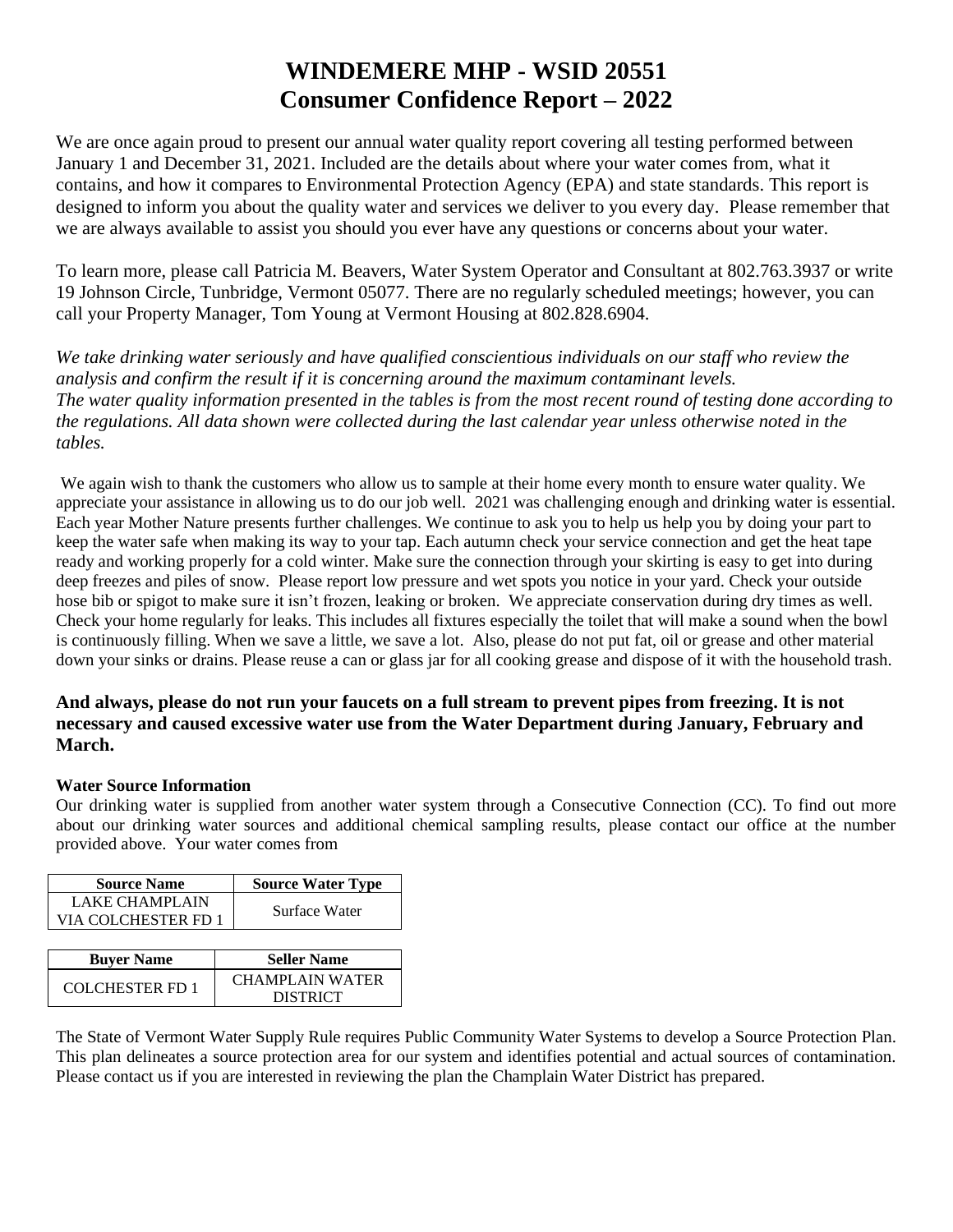#### **Drinking Water Contaminants:**

The sources of drinking water (both tap water and bottled water) include surface water (streams, lakes) and ground water (wells, springs). As water travels over the land's surface or through the ground, it dissolves naturally-occurring minerals. It also picks up substances resulting from the presence of animals and human activity. Some "contaminants" may be harmful. Others, such as iron and sulfur, are not harmful. Public water systems treat water to remove contaminants, if any are present.

In order to ensure that your water is safe to drink, we test it regularly according to regulations established by the U.S. Environmental Protection Agency and the State of Vermont. These regulations limit the amount of various contaminants:

*Microbial contaminants*, such as viruses and bacteria, which may come from sewage treatment plants, septic systems, agricultural livestock operations and wildlife

*Inorganic contaminants*, such as salts and metals, which can be naturally-occurring or result from urban storm water runoff, industrial or domestic wastewater discharges, oil and gas production, mining or farming.

*Pesticides and herbicides*, may come from a variety of sources such as storm water run-off, agriculture, and residential users.

*Radioactive contaminants*, which can be naturally occurring or the result of mining activity

*Organic contaminants*, including synthetic and volatile organic chemicals, which are by-products of industrial processes and petroleum production, and also come from gas stations, urban storm water run-off, and septic systems.

## Water Quality Data

The table below lists all the drinking water contaminants that we detected during the past year. It also includes the date and results of any contaminants that we detected within the past five years if tested less than once a year. The presence of these contaminants in the water does not necessarily show that the water poses a health risk.

**Terms and abbreviations** - In this table you may find terms you might not be familiar with. To help you better understand these terms we have provided the following definitions:

**Action Level (AL):** The concentration of a contaminant which, if exceeded, triggers treatment or other requirements which a water system must follow.

**Level 1 Assessment:** A level 1 Assessment is a study of the water system to identify potential problems and determine (if possible) why total coliform bacteria have been found in our water system.

**Level 2 Assessment:** A Level 2 Assessment is a very detailed study of the water system to identify potential problems and determine (if possible) why an E. coli MCL violation has occurred and/or why total coliform bacteria have been found in our water system on multiple occasions.

**Locational Running Annual Average (LRAA):** The average of sample analytical results for samples taken at a particular monitoring location during four consecutive calendar quarters.

**Maximum Contamination Level (MCL):** The "Maximum Allowed" MCL is the highest level of a contaminant that is allowed in drinking water. MCL's are set as close to the MCLG's as feasible using the best available treatment technology.

**Maximum Contamination Level Goal (MCLG):** The "Goal" is the level of a contaminant in drinking water below which there is no known or expected risk to human health. MCLG's allow for a margin of safety. **Maximum Residual Disinfectant Level (MRDL):** The highest level of a disinfectant allowed in drinking water. Addition a disinfectant may help control microbial contaminants.

**Maximum Residual Disinfectant Level Goal (MRDLG):** The level of a drinking water disinfectant below which there is no known or expected risk to health. MRDLGs do not reflect the benefits of disinfectants in controlling microbial contaminants.

**Nephelometric Turbidity Unit (NTU):** NTU is a measure of the clarity of water. Turbidity in excess of 5 NTU is just noticeable to the average person.

**Parts per million (ppm) or Milligrams per liter (mg/l):** (one penny in ten thousand dollars)

**Parts per billion (ppb) or Micrograms per liter (ug/l):** (one penny in ten million dollars)

**Parts per trillion (ppt) or Nanograms per liter (ng/l):** (one penny in ten billion dollars)

**Picocuries per liter (pCi/L):** a measure of radioactivity in water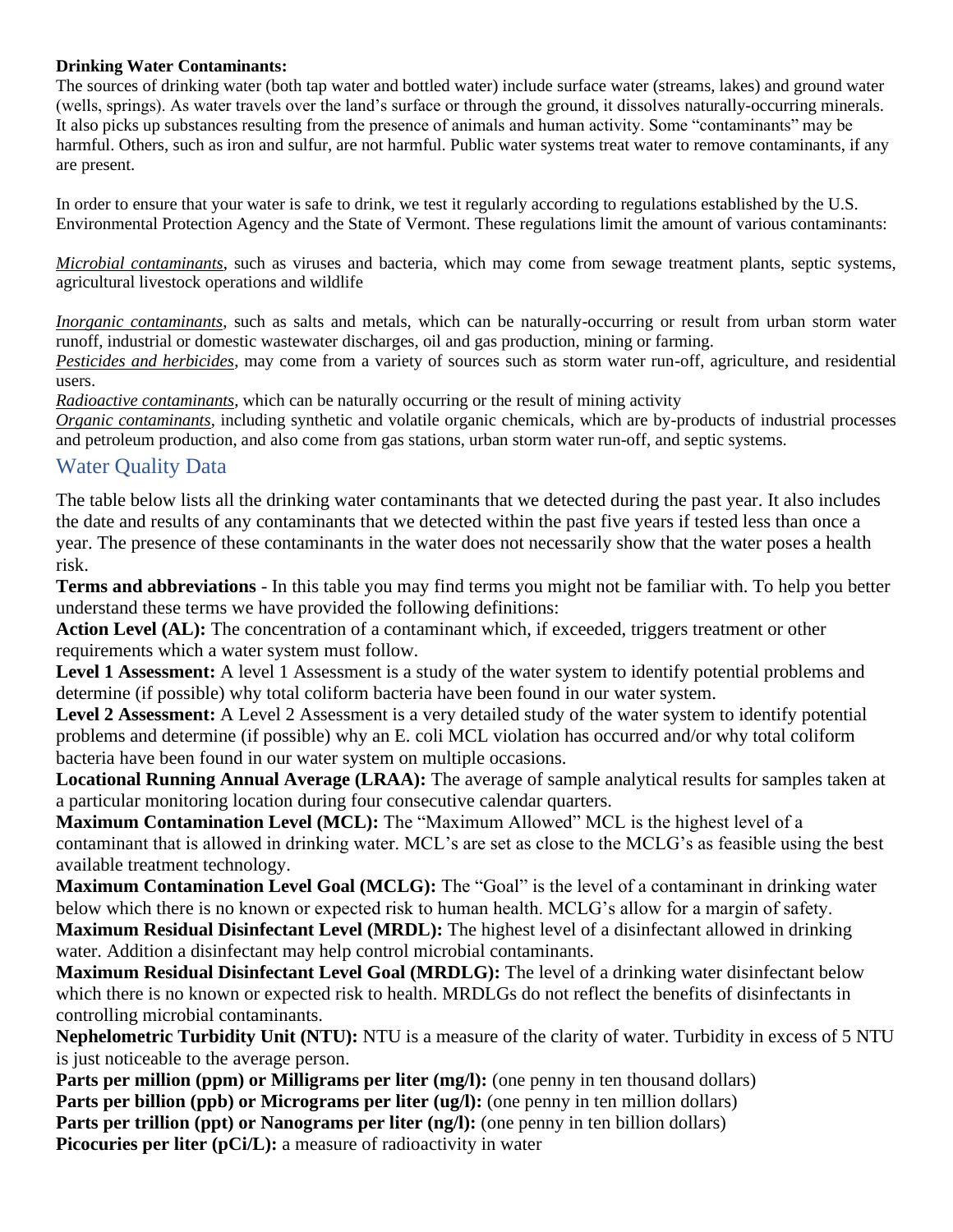**Running Annual Average (RAA):** The average of 4 consecutive quarters (when on quarterly monitoring); values in table represent the highest RAA for the year.

**Treatment Technique (TT):** A required process intended to reduce the level of a contaminant in drinking water.

**90th Percentile:** Ninety percent of the samples are below the action level. (Nine of ten sites sampled were at or below this level).

**Per- and polyfluoroalkyl substances (PFAS):** a group of over 4,000 human-made chemicals (they do not occur naturally) that have been used in industry and consumer products worldwide and includes:

 **(PFNA): Perfluorononanoic Acid (PFOA): Perfluorooctanoic Acid (PFOS): Perfluorooctane Sulfonic Acid (PFHpA): Perfluoroheptanoic Acid (PFHxS): Perfluorohexane Sulfonic Acid (11Cl-PF3OUdS): 11-Chloroeicosafluoro-3-oxaundecane-1-sulfonic Acid (9Cl-PF3ONS): 9-Chlorohexadecafluoro-3-oxanonane-1-sulfonic Acid (DONA): 4,8-Dioxa-3H-perfluorononanoic Acid (HFPO-DA): Hexafluoropropylene Oxide Dimer Acid (NEtFOSAA): N-ethyl perfluorooctanesulfonamidoacetic Acid (NMeFOSAA): N-methyl perfluorooctanesulfonamidoacetic Acid (PFBS): Perfluorobutane Sulfonic Acid (PFDA): Perfluorodecanoic Acid (PFDoA): Perfluorododecanoic Acid (PFHxA): Perfluorohexanoic Acid (PFTA): Perfluorotetradecanoic Acid (PFTrDA): Perfluorotridecanoic Acid (PFUnA): Perfluoroundecanoic Acid**

#### **Disinfection ByProducts Collection Year Highest LRAA Range Unit MCL MCLG Typical Source** Total Trihalomethanes 2021 29 29 - 29 ppb 80 0 By-product of drinking water chlorination Total Haloacetic Acids (HAA5) 2021 31 31 -31 ppb  $\begin{vmatrix} 60 \\ 0 \end{vmatrix}$  By-product of drinking water chlorination

## Detected Contaminants WINDEMERE MHP

| Lead and<br><b>Copper</b> | <b>Collection</b><br>Year | 90th<br><b>Percentile</b> | Range   | Unit $\vert$ AL* |     | <b>Sites</b><br><b>Over</b><br><b>AL</b> | <b>Typical Source</b>                      |
|---------------------------|---------------------------|---------------------------|---------|------------------|-----|------------------------------------------|--------------------------------------------|
|                           |                           |                           |         |                  |     |                                          |                                            |
| Lead                      | 2021                      | 0                         | $0 - 0$ | ppb              | 15  | 0                                        | Corrosion of household plumbing systems;   |
|                           |                           |                           |         |                  |     |                                          | Erosion of natural deposits                |
| Copper                    | 2021                      | 0.069                     | 0 -     | ppm              | 1.3 | 0                                        | Corrosion of household plumbing systems;   |
|                           |                           |                           | 0.07    |                  |     |                                          | Erosion of natural deposits; Leaching from |
|                           |                           |                           |         |                  |     |                                          | wood preservatives                         |

\*The lead and copper AL (Action Level) exceedance is based on the 90th percentile concentration, not the highest detected result.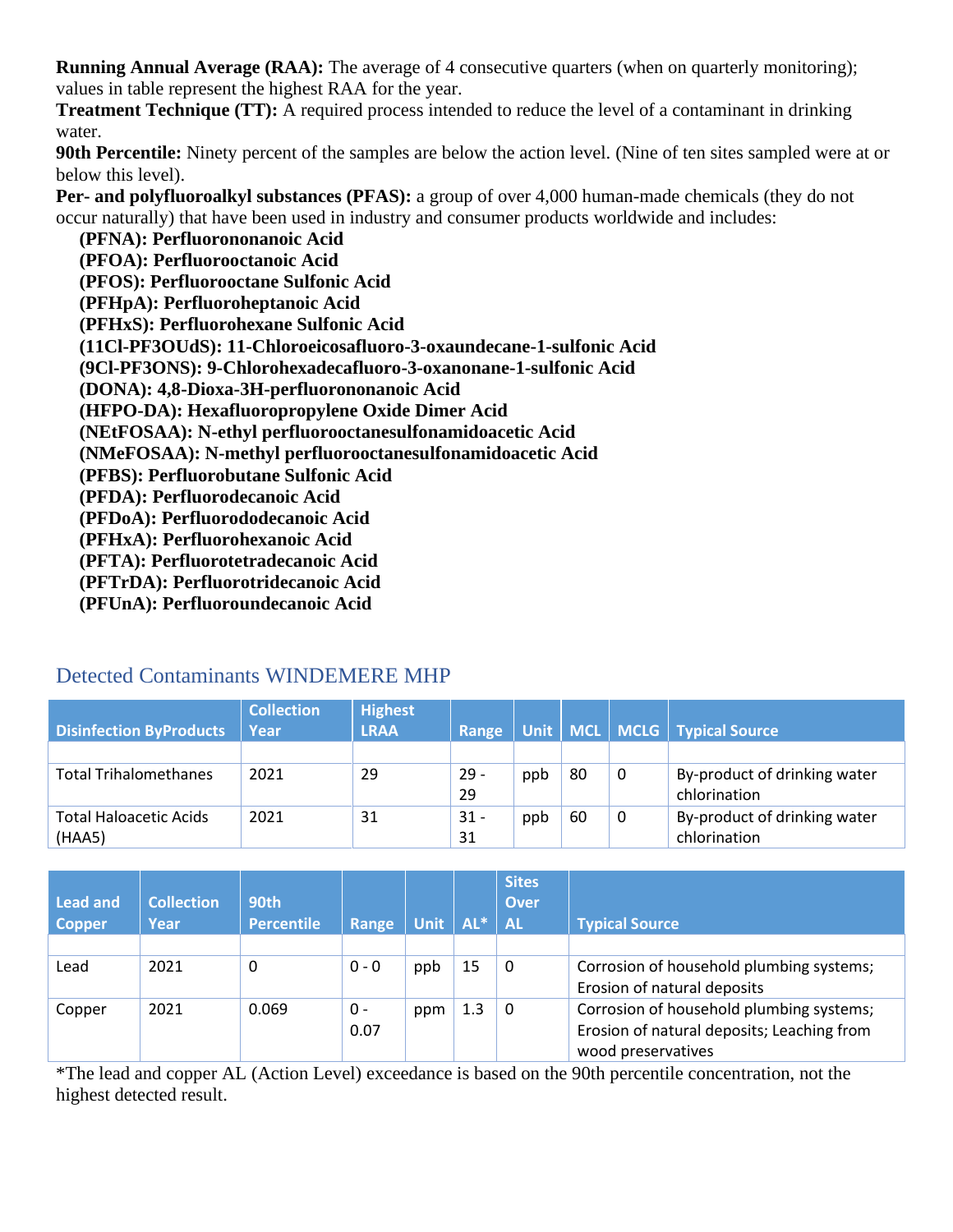# Health Information Regarding Drinking Water

Some people may be more vulnerable to contaminants in drinking water than the general population. Immunocompromised persons such as persons with cancer undergoing chemotherapy, persons who have undergone organ transplants, people with HIV/AIDS or other immune system disorders, some elderly, and infants, can be particularly at risk from infections. These people should seek advice about drinking water from their health care providers. EPA/CDC guidelines on appropriate means to lessen the risk of infection by cryptosporidium and other microbiological contaminants are available from EPA's Safe Drinking Water Hotline (1-800-426-4791). Drinking water, including bottled water, may reasonably be expected to contain at least small amounts of some contaminants. The presence of contaminants does not necessarily indicate that the water poses a health risk. More information about contaminants and potential health effects can be obtained by calling the Safe Drinking Water Hotline.

If present, elevated levels of lead can cause serious health problems, especially for pregnant women and young children. Lead in drinking water is primarily from materials and components associated with service lines and home plumbing. WINDEMERE MHP is responsible for providing high quality drinking water, but cannot control the variety of materials used in plumbing components. When your water has been sitting for several hours, you can minimize the potential for lead exposure by flushing your tap for 30 seconds to 2 minutes before using water for drinking or cooking. If you are concerned about lead in your drinking water, you may wish to have your water tested. Information on lead in drinking water, testing methods, and steps you can take to minimize exposure is available from the Safe Drinking Water Hotline or at [http://www.epa.gov/safewater/lead.](http://www.epa.gov/safewater/lead)

## Distribution Information

*Please share this information with all the other people who drink this water, especially those who may not have received this notice directly (for example, people in apartments, nursing homes, schools, and businesses). You can do this by posting this notice in a public place and distributing copies by hand or mail.*

#### **Per- and Polyfluoroalkyl Substances (PFAS) are contaminants you may see reported in your Consumer Confidence Report (CCR) for the first time. What are PFAS?**

PFAS are a group of over 4,000 human-made chemicals (they do not occur naturally) that have been used in industry and consumer products worldwide since at least the 1950s. These chemicals are used to make household and commercial products that resist heat and chemical reactions and repel oil, stains, grease, and water. Some common products that may contain PFAS include non-stick cookware, water-resistant clothing and materials, cleaning products, cosmetics, food packaging materials, and some personal care products. Due to their resilient chemical nature, they don't readily degrade once they are released into the environment. In addition, the common use of these chemicals in industry and consumer products has led to their widespread impact on the environment. The impact of these chemicals on your drinking water continues to be studied. **Why are PFAS being tested in my drinking water?**

In May 2019, Act 21 (S.49), an act relating to the regulation of per- and polyfluoroalkyl substances (PFAS) in drinking and surface waters, was signed by Governor Scott. This Act provides a comprehensive framework to identify PFAS contamination and to issue new rules to regulate PFAS levels in drinking water.

### **What if PFAS have been detected in my drinking water?**

Act 21 set an interim standard for the detected concentration of five PFAS in drinking water, or the combined concentration of any of the 5 PFAS, which should not exceed **20 parts per trillion (ppt).** The interim standard is based on the Health Advisory established by the Vermont Department of Health. The five PFAS are:

 **(PFNA):** Perfluorononanoic Acid **(PFOA):** Perfluorooctanoic Acid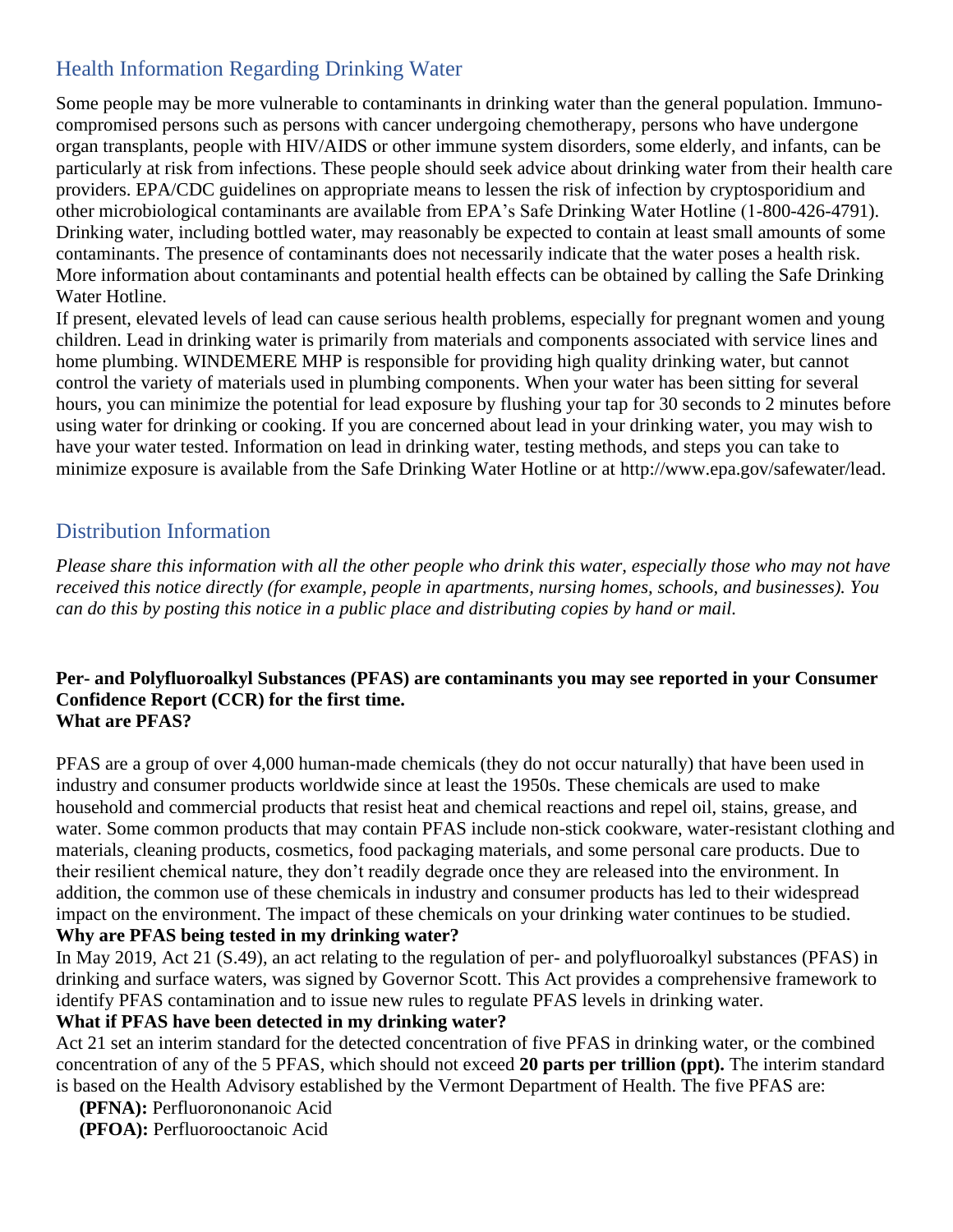**(PFOS):** Perfluorooctane Sulfonic Acid **(PFHpA):** Perfluoroheptanoic Acid **(PFHxS):** Perfluorohexane Sulfonic Acid

If your water has been tested and the **sum any of the five PFAS listed above is confirmed to exceed 20 ppt**, a Do Not Drink notice will be issued informing you not to use your water for drinking or cooking, brushing teeth, making ice cubes, making baby formula, washing fruits and vegetables or any other consumptive use. You will be advised to use another source of water for consumption which may include bottled water. An additional 13 PFAS were required to be tested for, per Act 21. These additional 13 PFAS, listed below, currently do not have an established health-based standard and are not counted toward the combined standard of 20 ppt:

 **(11Cl-PF3OUdS):** 11-Chloroeicosafluoro-3-oxaundecane-1-sulfonic Acid **(9Cl-PF3ONS):** 9-Chlorohexadecafluoro-3-oxanonane-1-sulfonic Acid **(DONA):** 4,8-Dioxa-3H-perfluorononanoic Acid **(HFPO-DA):** Hexafluoropropylene Oxide Dimer Acid **(NEtFOSAA):** N-ethyl perfluorooctanesulfonamidoacetic Acid **(NMeFOSAA):** N-methyl perfluorooctanesulfonamidoacetic Acid **(PFBS):** Perfluorobutane Sulfonic Acid **(PFDA):** Perfluorodecanoic Acid **(PFDoA):** Perfluorododecanoic Acid **(PFHxA):** Perfluorohexanoic Acid **(PFTA):** Perfluorotetradecanoic Acid **(PFTrDA):** Perfluorotridecanoic Acid **(PFUnA):** Perfluoroundecanoic Acid

#### **Where can I learn more about PFAS in drinking water?**

For information about the health effects of PFAS, please visit [www.healthvermont.gov/water/pfas](../../../Downloads/www.healthvermont.gov/water/pfas) or call the Vermont Department of Health at 1-800-439-8550. If you have specific health concerns, contact your health care provider.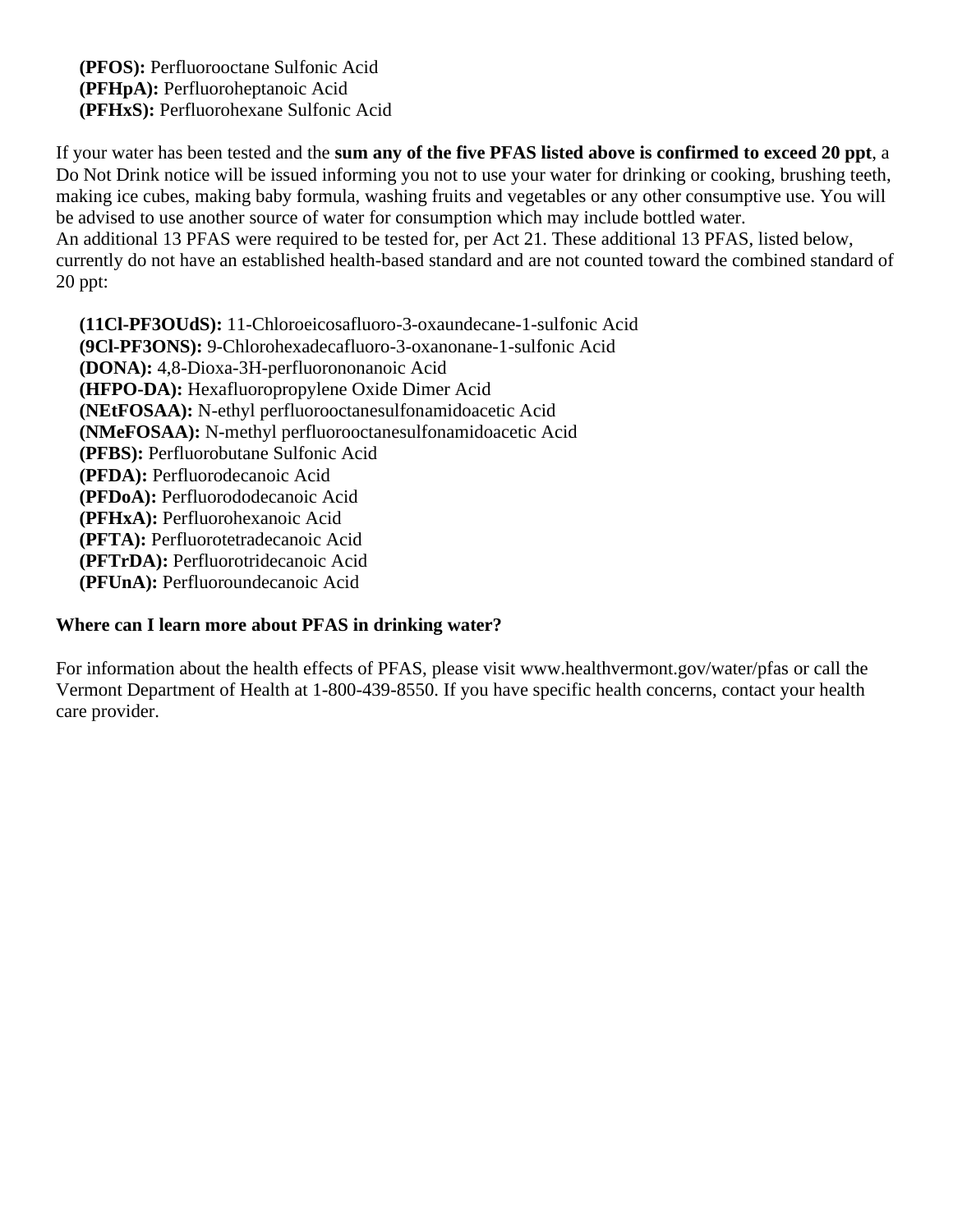## **We purchase our water from the former Colchester Fire District 1. They were purchased by their wholesaler Champlain Water District. Below is the 2021 Water Quality Report for the Champlain Water District**

| <b>Chemical</b>        | <b>Collection</b> | <b>Highest</b> |                  |             |            |             |                                                                                                                                    |
|------------------------|-------------------|----------------|------------------|-------------|------------|-------------|------------------------------------------------------------------------------------------------------------------------------------|
| <b>Contaminants</b>    | <b>Date</b>       | <b>Value</b>   | <b>Range</b>     | <b>Unit</b> | <b>MCL</b> | <b>MCLG</b> | <b>Typical Source</b>                                                                                                              |
|                        |                   |                |                  |             |            |             |                                                                                                                                    |
| Chloride               | 01/10/2017        | 17             | $17 - 17$        | ppm         | <b>NA</b>  | <b>NA</b>   |                                                                                                                                    |
| Fluoride               | 10/12/2021        | 0.8            | $0.66 -$<br>0.8  | ppm         | 4          | 4           | Erosion of natural deposits; Water<br>additive which promotes strong teeth;<br>Discharge from fertilizer and aluminum<br>factories |
| Hardness (As<br>CACO3) | 01/10/2017        | 65             | $65 - 65$        | ppm         | <b>NA</b>  | <b>NA</b>   |                                                                                                                                    |
| Nitrate                | 02/01/2021        | 0.22           | $0.22 -$<br>0.22 | ppm         | 10         | 10          | Runoff from fertilizer use; Leaching from<br>septic tanks, sewage; Erosion of natural<br>deposits                                  |
| Sodium                 | 01/10/2017        | 14             | $14 - 14$        | ppm         | <b>NA</b>  | <b>NA</b>   |                                                                                                                                    |
|                        |                   |                |                  |             |            |             |                                                                                                                                    |
| Zinc                   | 01/09/2020        | 0.09           | $0 -$<br>0.09    | ppm         | <b>NA</b>  | <b>NA</b>   |                                                                                                                                    |

## Detected Contaminants CHAMPLAIN WATER DISTRICT

| <b>Disinfection ByProducts</b>          | <b>Collection</b><br>Year | <b>Highest</b><br><b>LRAA</b> | Range        |     |    |   | Unit   MCL   MCLG   Typical Source           |
|-----------------------------------------|---------------------------|-------------------------------|--------------|-----|----|---|----------------------------------------------|
|                                         |                           |                               |              |     |    |   |                                              |
| <b>Total Trihalomethanes</b>            | 2021                      | 40                            | - 20<br>31   | ppb | 80 | 0 | By-product of drinking water<br>chlorination |
| <b>Total Haloacetic Acids</b><br>(HAA5) | 2021                      | 32                            | $17 -$<br>29 | ppb | 60 | 0 | By-product of drinking water<br>chlorination |

| Lead and<br><b>Copper</b> | <b>Collection</b><br>Year | 90th<br><b>Percentile</b> | Range        | <b>Unit</b> | $AL^*$ | <b>Sites</b><br>Over<br><b>AL</b> | <b>Typical Source</b>                                                                                        |
|---------------------------|---------------------------|---------------------------|--------------|-------------|--------|-----------------------------------|--------------------------------------------------------------------------------------------------------------|
| Lead                      | 2019                      | 0                         | $0 - 9.2$    | ppb         | 15     | 0                                 | Corrosion of household plumbing systems;<br>Erosion of natural deposits                                      |
| Copper                    | 2019                      | 0.054                     | 0 -<br>0.086 | ppm         | 1.3    | 0                                 | Corrosion of household plumbing systems;<br>Erosion of natural deposits; Leaching from<br>wood preservatives |

\*The lead and copper AL (Action Level) exceedance is based on the 90th percentile concentration, not the highest detected result.